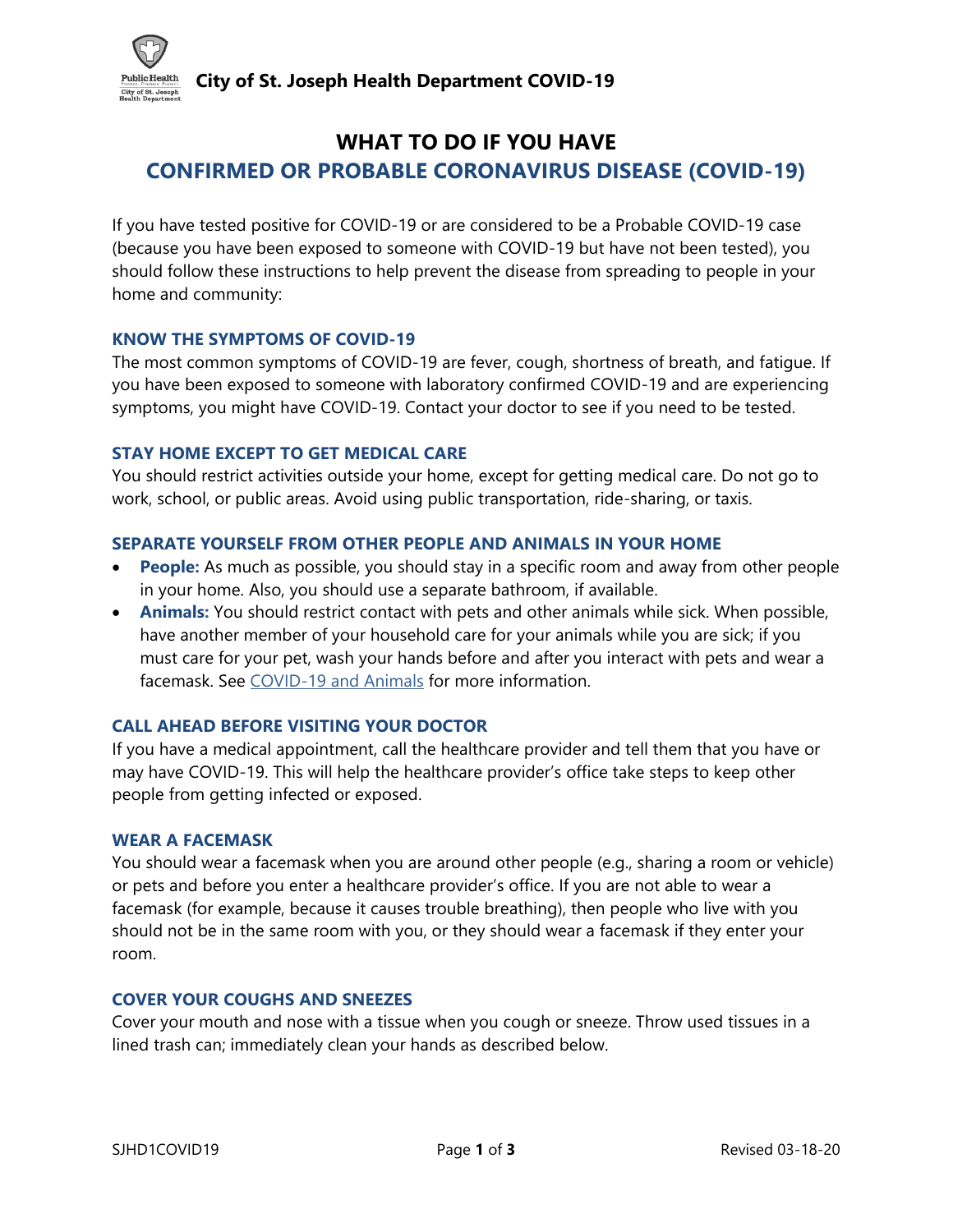

## **City of St. Joseph Health Department COVID-19**

#### **CLEAN YOUR HANDS OFTEN**

Wash your hands often with soap and water for at least 20 seconds. If soap and water are not available, clean your hands with an alcohol-based hand sanitizer that contains at least 60% alcohol, covering all surfaces of your hands and rubbing them together until they feel dry. Soap and water is preferred if hands are visibly dirty. Avoid touching your eyes, nose, and mouth with unwashed hands.

#### **AVOID SHARING PERSONAL HOUSEHOLD ITEMS**

You should not share dishes, drinking glasses, cups, eating utensils, towels, or bedding with other people or pets in your home. After using these items, they should be washed thoroughly with soap and water.

#### **CLEAN ALL "HIGH-TOUCH" SURFACES EVERY DAY**

High touch surfaces include counters, tabletops, doorknobs, bathroom fixtures, toilets, remote controls, phones, keyboards, tablets, and bedside tables. Also, clean any surfaces that may have blood, stool, or body fluids on them. Use a household cleaning spray or wipe, according to the label instructions. Labels contain instructions for safe and effective use of the cleaning product including precautions you should take when applying the product, such as wearing gloves and making sure you have good ventilation during use of the product.

#### **MONITOR YOUR SYMPTOMS**

Seek prompt medical attention if your illness is worsening (e.g., difficulty breathing). Before seeking care, call your healthcare provider and tell them that you have, or are being evaluated for, COVID-19. Put on a facemask before you enter the facility. These steps will help the healthcare provider's office to keep other people in the office or waiting room from getting infected or exposed.

If you have a medical emergency and need to call 911, notify the dispatch personnel that you have, or may have COVID19. If possible, put on a facemask before emergency medical services arrive.

#### **HOW TO DISCONTINUE HOME ISOLATION**

People with COVID-19 who have stayed home (home isolated) can stop home isolation under the following conditions:

- 1. You have had no fever for at least 24 hours (that is one full day of no fever without the use medicine that reduces fevers) **AND**
- 2. other symptoms have improved (for example, when your cough or shortness of breath have improved) **AND**
- 3. at least 10 days have passed since your symptoms first appeared